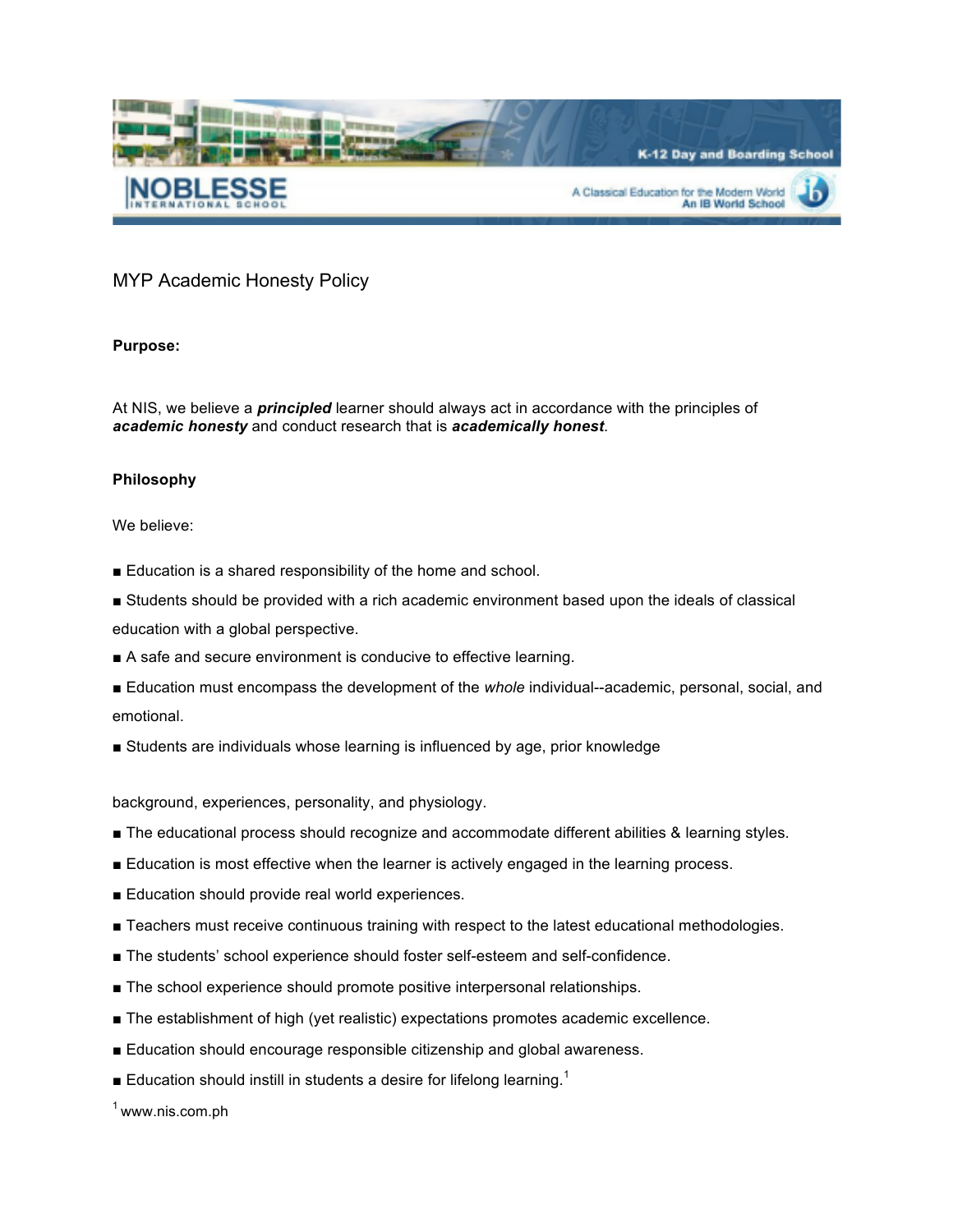*Noblesse International School endeavors to maintain a positive learning environment that enables all students to become successful learners, confident individuals, and respectful, responsible world citizens who contribute effectively to a competitive global society.*

### **Academic Misconduct**

The IB defines academic misconduct as behaviour that results in, or may result in, the student or any other student gaining an unfair advantage in one or more assessment components.<sup>2</sup>

Academic misconduct includes:

• plagiarism—the representation, intentionally or unwittingly, of the ideas, words or work of another person without proper, clear and explicit acknowledgment

• collusion—supporting academic misconduct by another student, as in allowing one's work to be copied or submitted for assessment by another

• duplication of work—the presentation of the same work for different assessment components

• any other behaviour that gives an unfair advantage to a student or that affects the results of another student (falsifying data, misconduct during an examination, creating spurious reflections).

Other forms of academic misconduct<sup>3</sup>

Academic misconduct most commonly involves collusion or plagiarism. However, there are other ways in which a candidate may be in breach of regulations. These may include:

- fabricating data for an assignment
- duplicating work to meet the requirements of more than one assessment component
- taking unauthorized material into an examination room
- disrupting an examination, for example, by distracting another candidate or creating a disturbance

• exchanging, supporting or attempting to support the passing on of information that is, or could be, related to the examination

• failing to comply with the instructions of the invigilator or other member of the school's staff responsible for the conduct of the examination • impersonation of another candidate

• disclosing or discussing the content of an examination paper with a person outside the immediate school community within 24 hours after the examination.

<sup>2</sup>Principles into Practice: 2014, p 94 <sup>3</sup>Handbook of Procedures for the Middle Years Programme: Assessment 2017, p12

Examples of *Academic Misconduct* can include, but are not limited to:

- ❏ Looking at another student's exam and writing the answer down--this is a very serious form of academic dishonesty
- ❏ Copying and pasting information from the internet or elsewhere, and turning it in as your own work. This is known as *plagiarism,* and is a very serious form of academic dishonesty
- ❏ Having a tutor, parent or caregiver complete an assignment for you--this is also *plagiarism*
- ❏ Citing a non-trustworthy and inappropriate source for your research, such as Wikipedia, Shmoop or Sparknotes, or a blog. This is *accidental plagiarism.*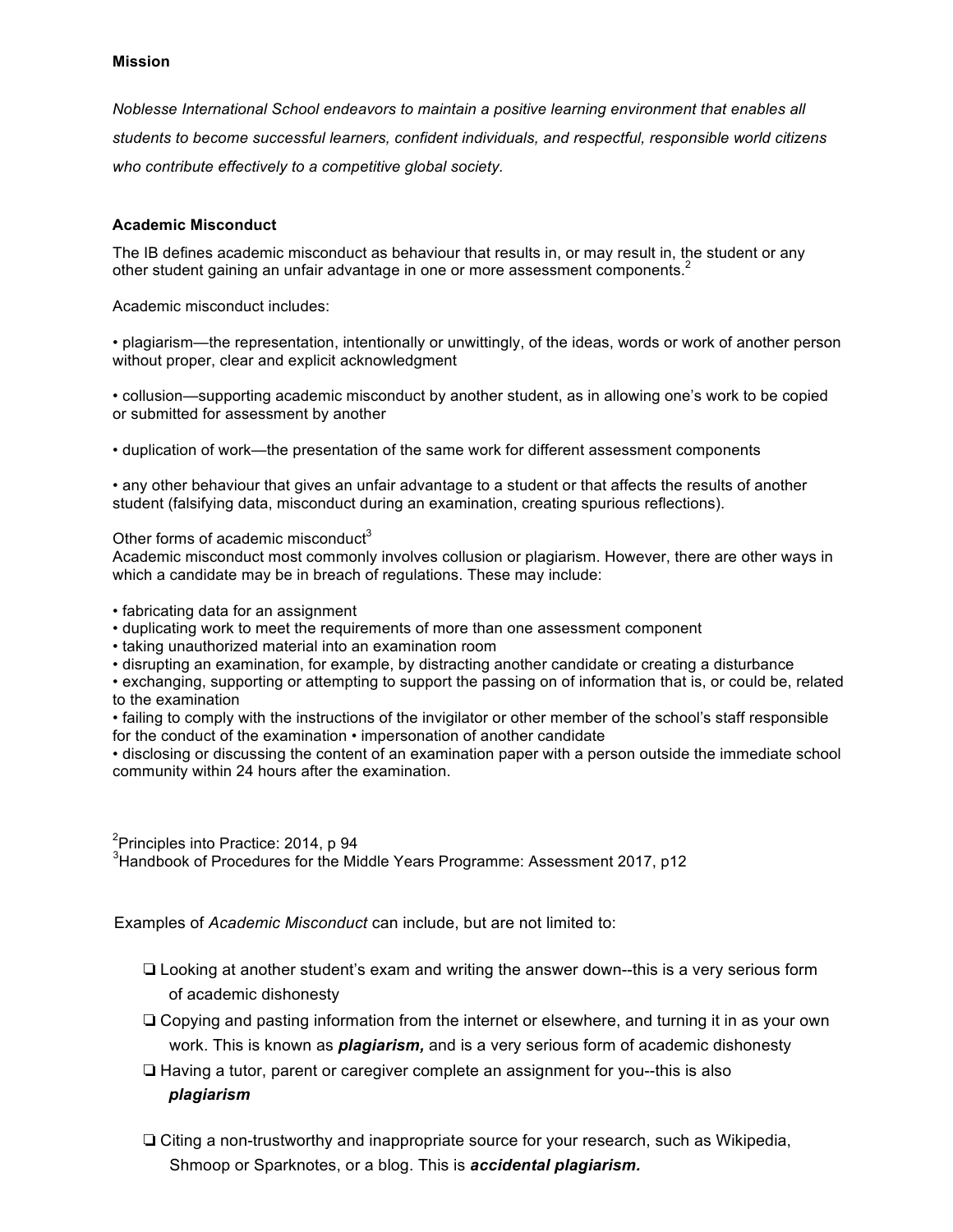- ❏ Forgetting to cite your work using an approved referencing system such as MLA--even if accidental, this is still academic dishonesty
- ❏ Working with another student to complete an assignment that was supposed to be completed individually--this is known as *collusion,* and is also a very serious form of academic dishonesty
- ❏ Paraphrasing someone else's work without citing it--even if accidental, this is still *plagiarism*
- ❏ Submitting to IBO or NIS staff someone else's work

# **CONSEQUENCES OF ACADEMIC MISCONDUCT**

### **First Infraction**

A student's first infraction should be considered a learning experience and a 'teachable moment.' The student should be counselled by teachers, coordinators, parents, caregivers and tutors on what constitutes academic misconduct and what does not. Notwithstanding, the following consequences still apply

- Automatic zero for the work
- No chance to make up the grade
- Head of school and parents notified
- Student receives counselling and support
- Student warned that next infraction will result in suspension

#### **Second Infraction**

The second offense should be considered a serious infraction. The following consequences apply:

- Automatic zero for the work
- No chance to make up the grade
- Automatic 3-day suspension
- The student must complete all work over the 3-day period, however, they will receive zeroes for this. The student must complete all set work and receive more counselling on academic honesty before returning to school.

#### **Third Infraction**

- Automatic and indefinite suspension
- Recommendation for expulsion from the school
- In the case of an external governing body such as the IB or AP overseeing that assessment item, that body will be notified and the student will be further subject to their consequences.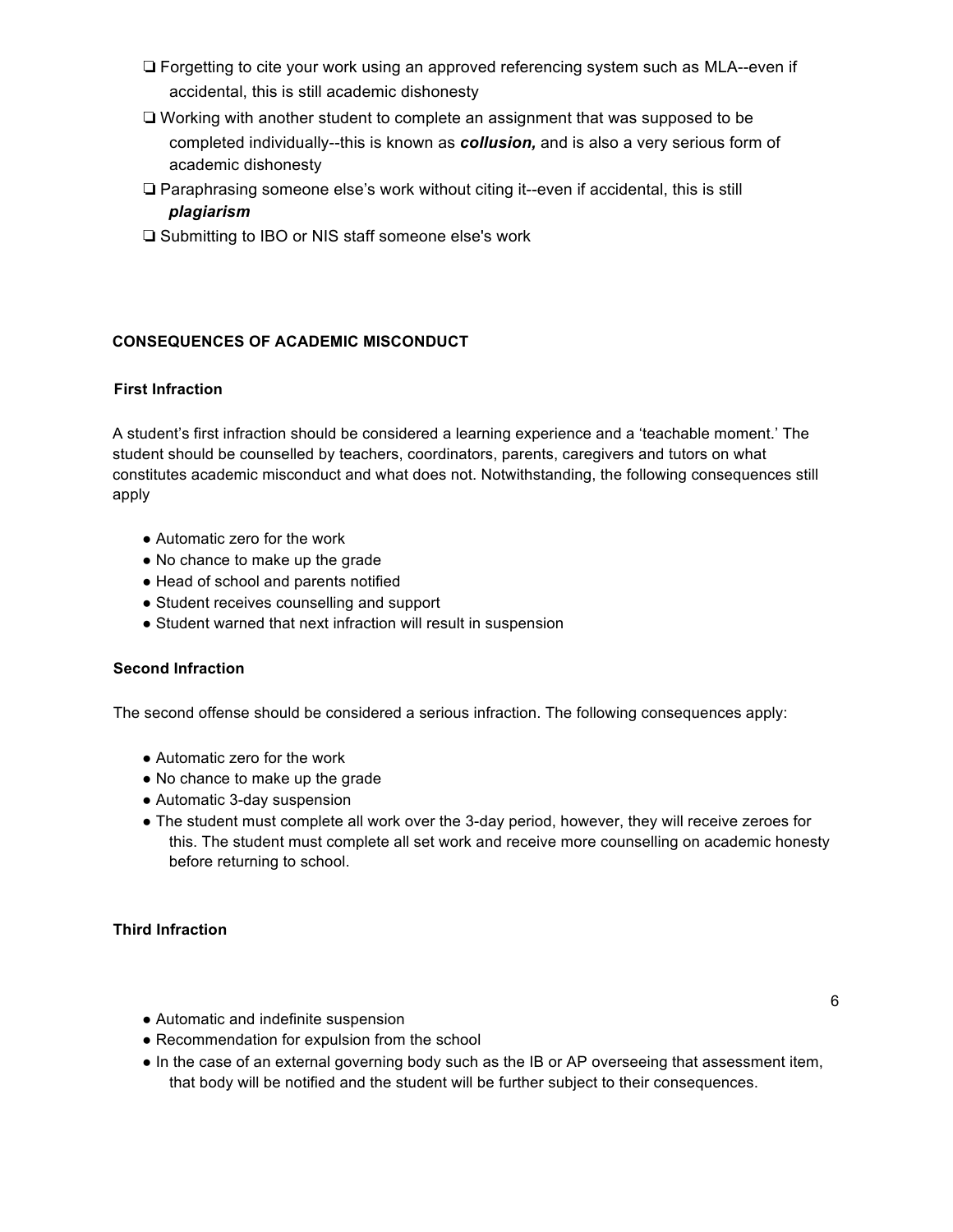### **HOW TO AVOID ACADEMIC MISCONDUCT**

# **THE ROLE OF THE IB WORLD ORGANISATION**

According to the *IB General Regulations :*<sup>4</sup>

The role of the International Baccalaureate is to:

- provide the regulations and instructions that govern the conduct of each examination session
- offer guidance to schools on what constitutes academic misconduct and how it can be prevented

● investigate cases of alleged academic misconduct in liaison with the school concerned ● review all available statements and evidence collected during an investigation and decide whether to dismiss or uphold the allegation

● notify the head of school of the decision of the final award committee ● if requested, reconsider a decision made by the final award committee on submission of new factual evidence, and if requested, implement the appeals procedure on decisions made by the final award committee

## **THE ROLE OF STUDENTS**

Students must take responsibility for their learning. They are expected to do their own work and to demonstrate honestly what they have learned.

#### According to the *IBO Academic Honesty* document,

*"The IB expects candidates to exercise academic honesty in all of their work, which includes acknowledging any sources used within an assignment."<sup>5</sup>*

#### *Student's responsibilities:*

Students must:

- Read and understand the contents of this document
- Understand what Academic Honesty is and what is isn't
- Understand what constitutes Academic Dishonesty and what doesn't
- Provide, when asked, examples of Academic Dishonesty
- Ensure that all work turned in is their own
- Ensure that all work is turned in within set and/or negotiated deadlines
- Ensure they have correctly acknowledged any external sources they have used

7

● Ensure they have cited resources used

4 IB General Regulations: Diploma Programme, pp. 1-16 <sup>5</sup>"Are you completing your IB assignments honestly?"

## **THE ROLE OF THE MYP AND MS/HS COORDINATOR**

The MYP AND MS/HS Coordinators are responsible for ensuring that this policy is communicated to teachers and students regularly, and that it is being adhered to. Additionally, the DPC will:

• Ensure that this policy is communicated and understood by all teachers and students by asking direct written and verbal questions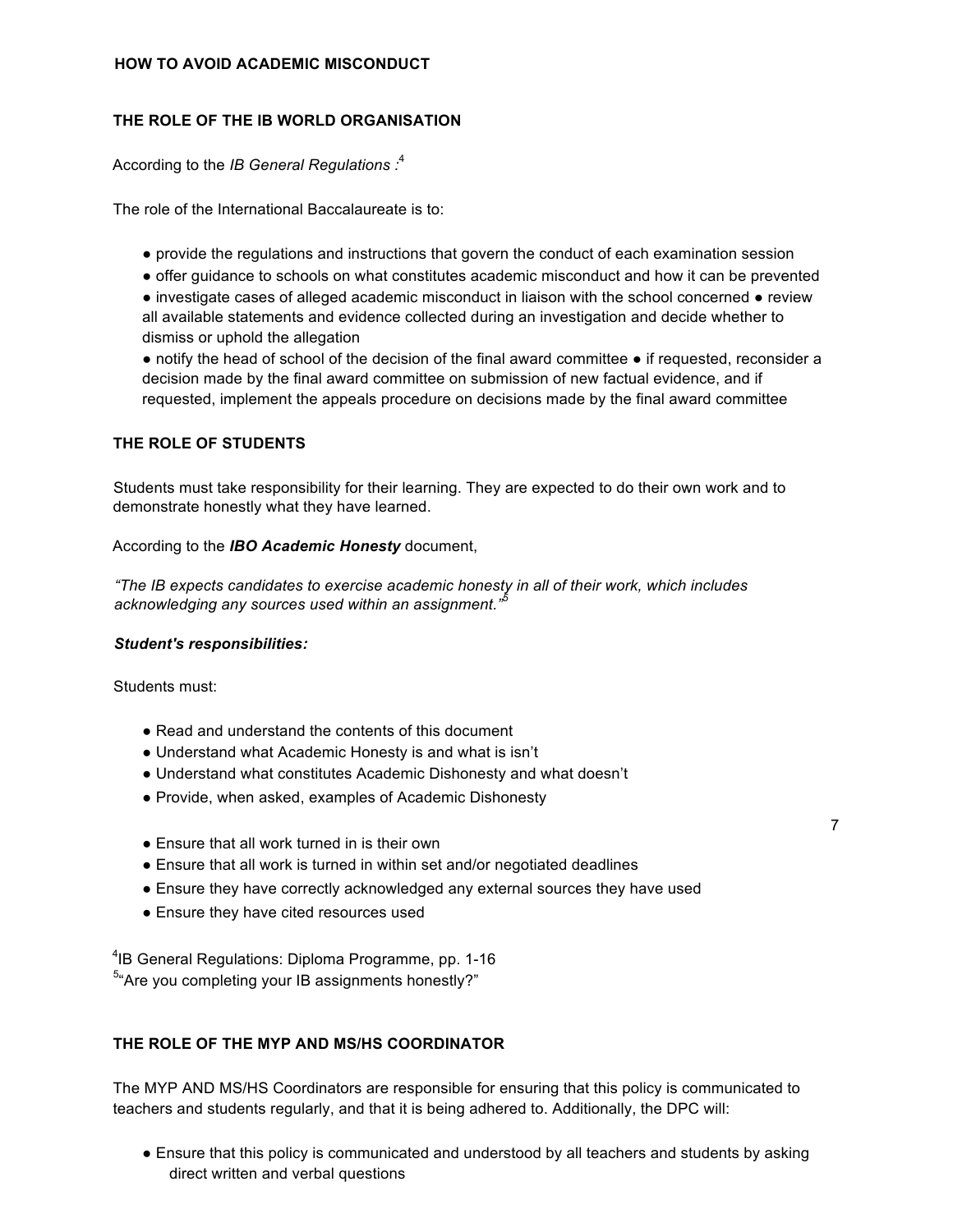- Ensure that this policy complies with the policies of the IBO and other external governing bodies
- Update and amend this policy where required
- Set up a calendar through Google Documents for the submission of all assessment items

● Ensure to the best of his/her ability that all assessment items adhere to the principles of academic honesty

● Establish an examinations schedule and provide competent and trained invigilators

## **THE ROLE OF THE PERSONAL PROJECT COORDINATOR**

The Personal Project Coordinator is responsible for delivering lessons on Academic Honesty, research skills and citing effectively to students in Grades 10-12. Additionally, the PP Coordinator will:

- Provide training and resources to staff (where required) on the application of this document and the principles of academically honest research
- Oversee the Personal Project in the IB programme and ensure that principles of Academic Honesty are complied with
- Esure to the best of his/her ability that all PPs submitted are the students' own work
- Provide guidance to teachers and other stakeholders on the principles of Academic Honesty

### **THE ROLE OF THE HEAD OF SCHOOL**

The Head of School will:

- Ensure that the MYP Coordinator, MS/HS Coordinator, Personal Project Coordinator, all staff and students are aware of their obligations regarding this document
- Ensure that this document is communicated effectively to the school community in online and hard formats

8

## **THE ROLE OF TEACHERS**

According the the IB handbook of procedures,

*"It is the responsibility of MYP teachers to ensure that all candidates understand the basic meaning and significance of concepts that relate to academic honesty, especially authenticity and intellectual property.Teachers must support candidates in preparing their work for assessment and ensure that all*  work complies with the requirements in the relevant partially completed unit planner. Teachers are well *placed to judge whether a candidate's work is authentic. Ongoing support and guidance will help with the early detection of plagiarism and dissuade candidates from deliberately copying another person's work without acknowledgement (as their work is regularly subject to scrutiny). "<sup>7</sup>*

At NIS teachers are expected to:

- Understand what constitutes academically honest research
- Have read and understood this document and the key terms--teachers should talk regularly to students about plagiarism and academic dishonesty, and how to properly produce a research paper or prepare an oral presentation
- Provide students with actual classroom instruction on citing from proper sources when researching
- Check work that is received visually and through the use of available online tools such as Turnitin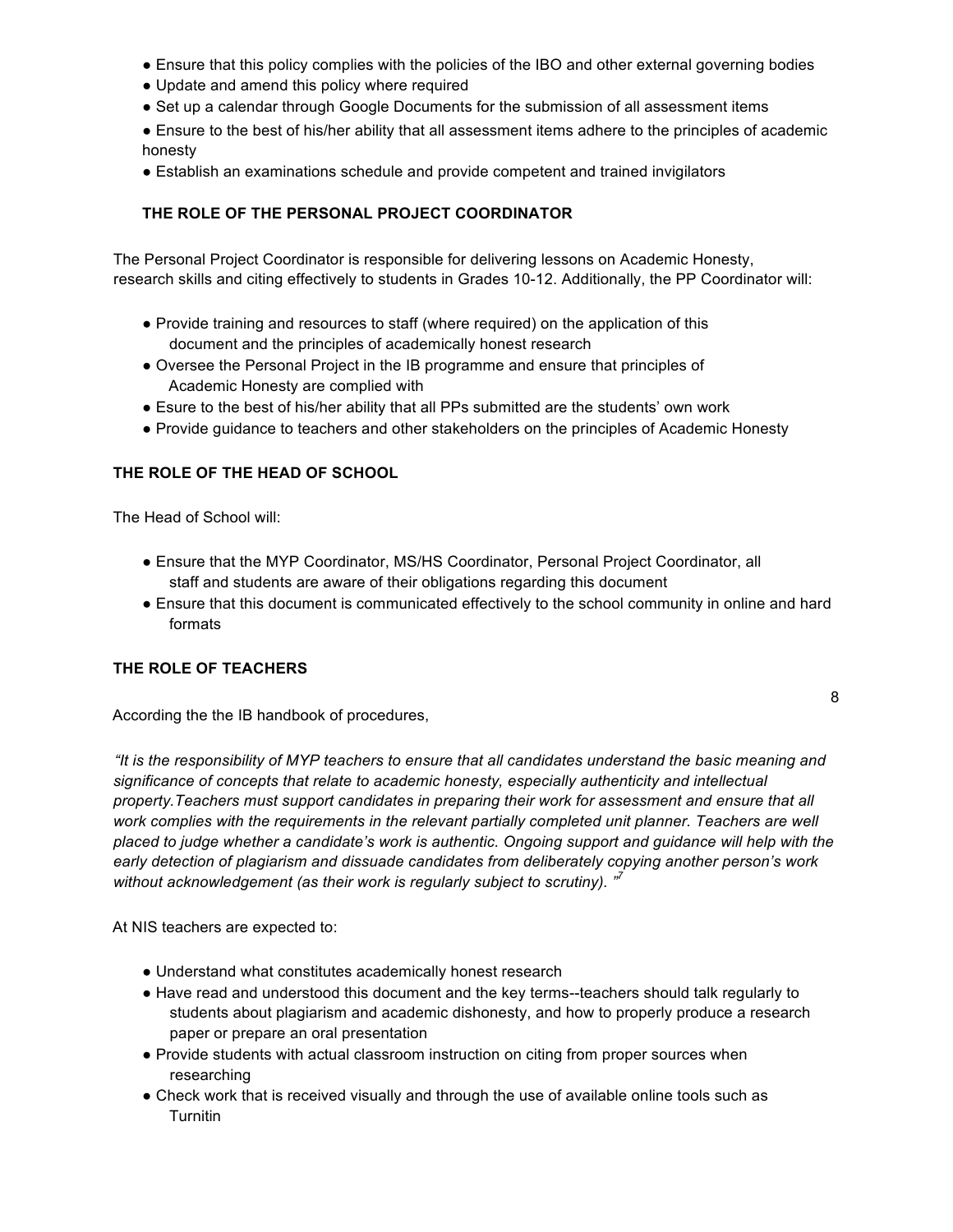# **THE ROLE OF PARENTS, CAREGIVERS AND TUTORS**

At NIS, we strive to foster a strong sense of community based upon the foundation of strong relationships between all stakeholders including parents, caregivers, tutors, students and teachers. We believe that parents, caregivers and tutors can play a very important role in supporting and helping students achieve their full potential and to act with honesty by:

- Reading and understanding this document
- Talking to their children regularly about what constitutes academically honest research, and what does not
- Ensuring that work completed in their presence is the student's own
- Not completing students' work on their behalf
- Ensuring that work is not copied and pasted from the internet or elsewhere
- Ensuring that all external sources are cited correctly
- Cooperating with the school in the case of any investigation into alleged academic dishonesty

*<sup>7</sup>* Handbook of Procedures in the MYP Assessment 2017, p14-15

## **Communication of Policy to Staff, Students and other Stakeholders**

This policy is given to teachers and students before the first day of every school year. It is mentioned regularly in meetings and assemblies throughout the year, and training on its implementation is ongoing. The Head of School is responsible for distributing this document to parents, tutors and caregivers.

9

## **Academic Honesty & Assessment Policy Steering Committee**

Vladimir Sousek- School Director Felix McGarry- Middle and High School Coordinator Katrina Musni- MYP Coordinator